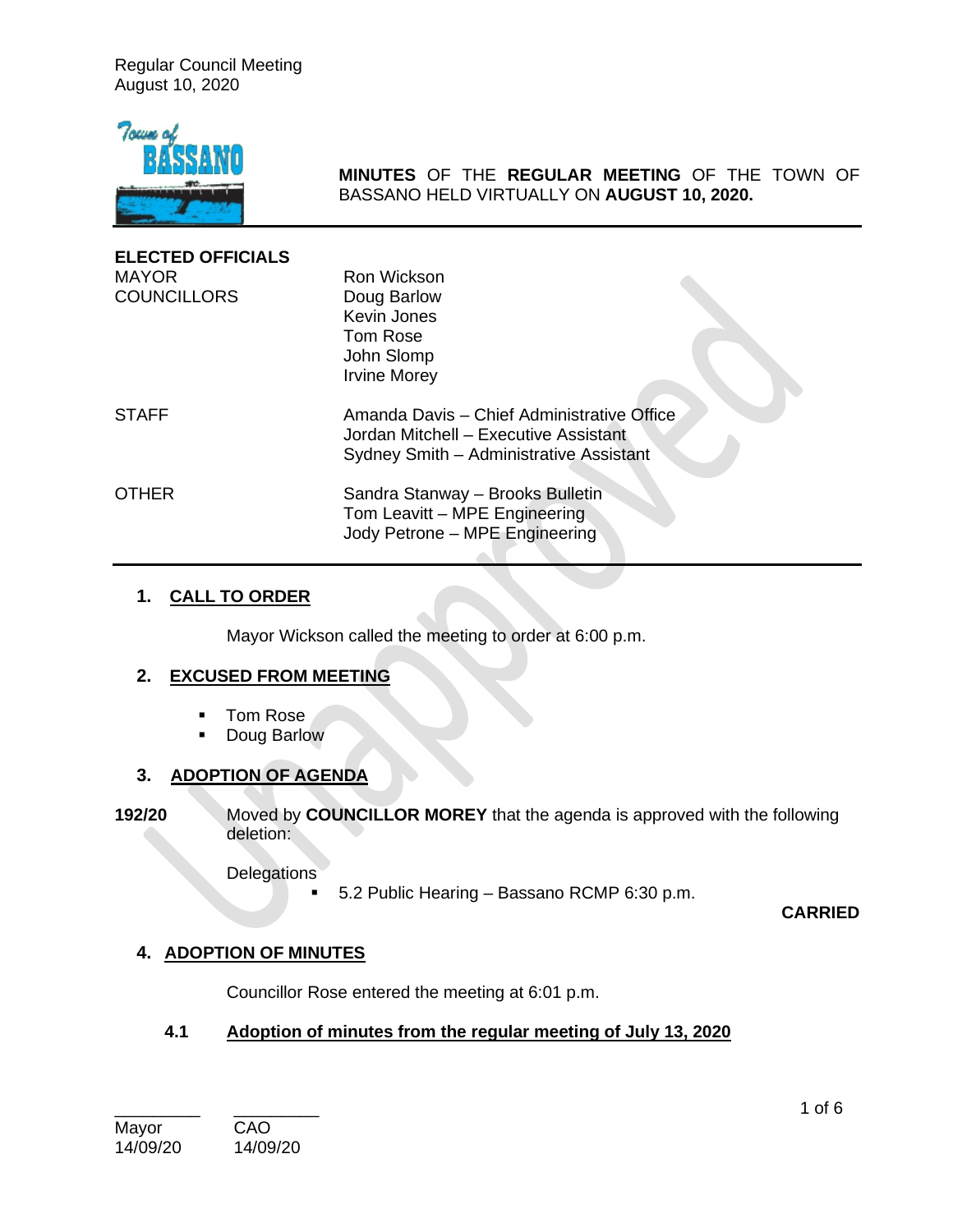**193/20** Moved by **COUNCILLOR ROSE** that council approves the minutes of the regular meeting held on July 13, 2020 as presented.

## **CARRIED**

# **5. DELEGATIONS**

# **5.1 Public Hearing – MPE Engineering**

T. Leavitt and J. Petrone entered the meeting at 6:02 p.m.

Leavitt and Petrone presented and discussed 2017 Capital Projects warranty and dispute related to contracted documents (M# 073/20).

Councillor Barlow entered the meeting at 6:12 p.m.

Leavitt and Petrone departed the meeting at 6:27 p.m.

## **6. UNFINISHED BUSINESS**

## **6.1 Regional Emergency Management Agency Bylaw #903/20**

An amended Regional Emergency Management Bylaw #903/20 was presented and discussed.

**194/20** Moved by **COUNCILLOR SLOMP** that council give second reading to the Regional Emergency Management Bylaw #903/20 as amended.

## **CARRIED**

## **6.2 Public Works – Surface Improvements – 1st Avenue West – Amendment**

Surface Improvements –  $1<sup>st</sup>$  Avenue West Amendment was presented and discussed.

**195/20** Moved by **COUCNILLOR MOREY** that council rescinds motion 146/20 and directs administration to submit an amendment to the Gas Tax Fund for the 1<sup>st</sup> Avenue West rehabilitation projects to contact Brooks Asphalt and the County of Newell to complete the project upgrades with a total project expense of \$88,000 to include approximately 182 meters of filter cloth and 24" of granular base to improve soft spots.

#### **CARRIED**

# **7. NEW BUSINESS**

## **7.1 Business Development – Offer to Purchase 422 – 1st Avenue**

A written Offer to Purchase for  $422 - 1$ <sup>st</sup> Avenue, Bassano was presented.

**196/20** Moved by **COUNCILLOR SLOMP** that council rejects the offer of \$6,000 for Plan 3872T; Block 3; Lot 15 and offers the lot to the interested party at a sale price of \$10,950 plus GST with the following conditions: first, that Plan 3872T; Block 3; Lot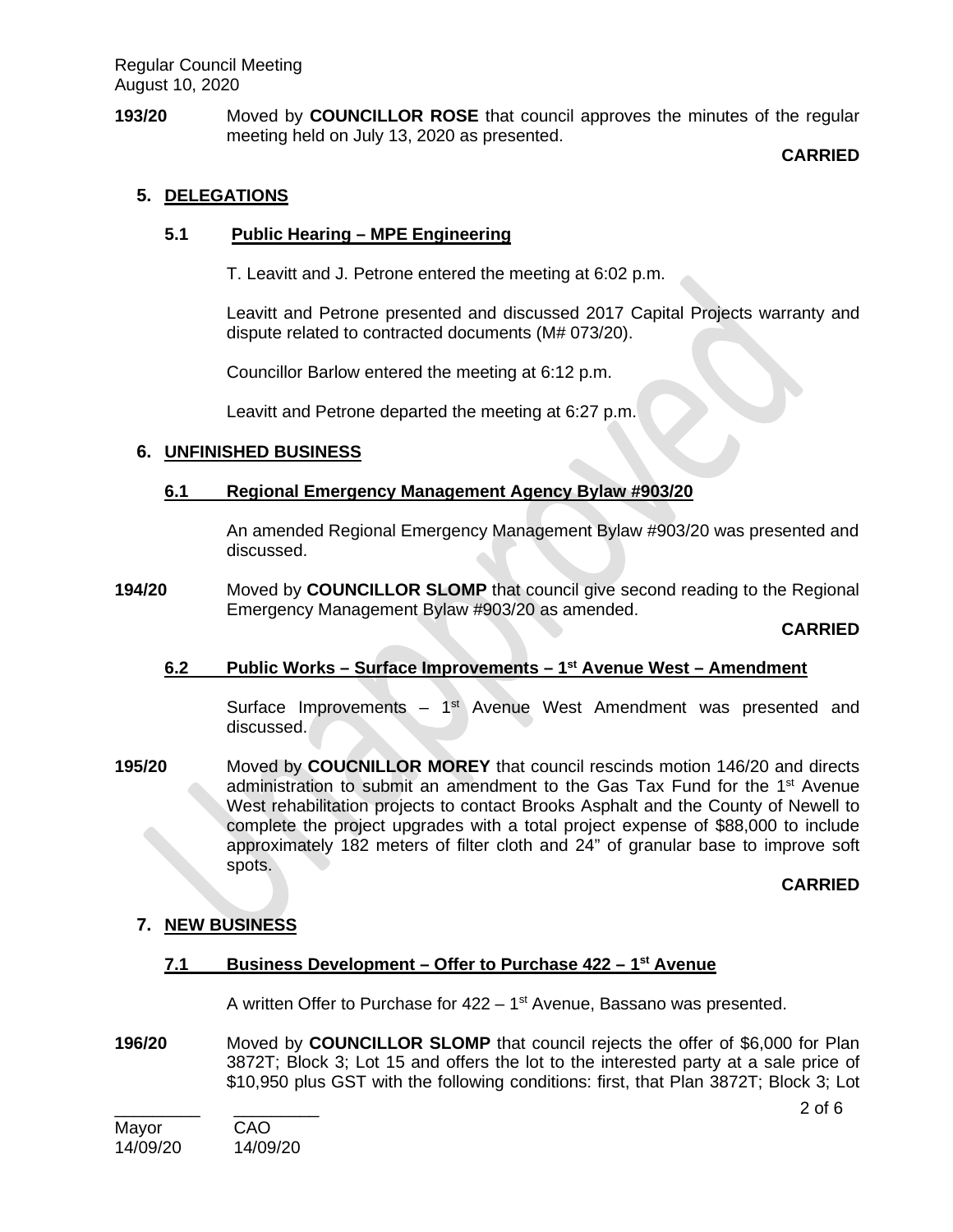15; Plan 3872T; Block 3; Lot 16; Plan 3872T; Block 3; Lot 17; Plan 3872T; Block 3, Lot p.18 are consolidated. And second, that a development permit is obtained to extend the security fence in accordance with the Land Use Bylaw around the perimeter of the consolidated property.

### **CARRIED**

## **7.2 Public Works – Surface Improvements – Sidewalks**

Councillor Barlow recused himself from the discussion and vote on new business item 7.2 Public Works – Surface Improvements – Sidewalks in accordance with section 172 of the *Municipal Government Act.*

Public Works Surface Improvements Sidewalk was presented and discussed.

**197/20** Moved by **MAYOR WICKSON** that council approve Mudrack Concrete Ltd.'s proposal for the 2020 Sidewalk Repair and Replacement for \$28,315 plus GST and directs administration to submit a \$20,000 application to the Gas Tax Fund to offset the cost of the project.

### **DEFEATED**

**198/20** Moved by **COUNCILLOR ROSE** that council approve Ry Bar Oilfield Services Ltd. proposal for the 2020 Sidewalk Repair and replacement for \$31,479 plus GST and directs administration to submit a \$20,000 application to the Gas Tax Fund to offset the cost of the project.

#### **CARRIED**

## **7.3 Assessment Review Boards Bylaw #906/20 – Proposed**

A proposed Assessment Review Boards Bylaw #906/20 was presented and discussed.

**199/20** Moved by **COUNCILLOR BARLOW** that council gives first reading to the Assessment Review Boards Bylaw #906/20.

#### **CARRIED**

**200/20** Moved by **COUNCILLOR ROSE** that council gives second reading to the Assessment Review Boards Bylaw #906/20.

# **CARRIED**

**201/20** Moved by **COUNCILLOR MOREY** that council has third reading of the Assessment Review Boards Bylaw #906/20.

#### **CARRIED UNANIMOUSLY**

**202/20** Moved by **COUNCILLOR MOREY** that council gives third and final reading to Assessment Review Boards Bylaw #906/20.

#### **CARRIED**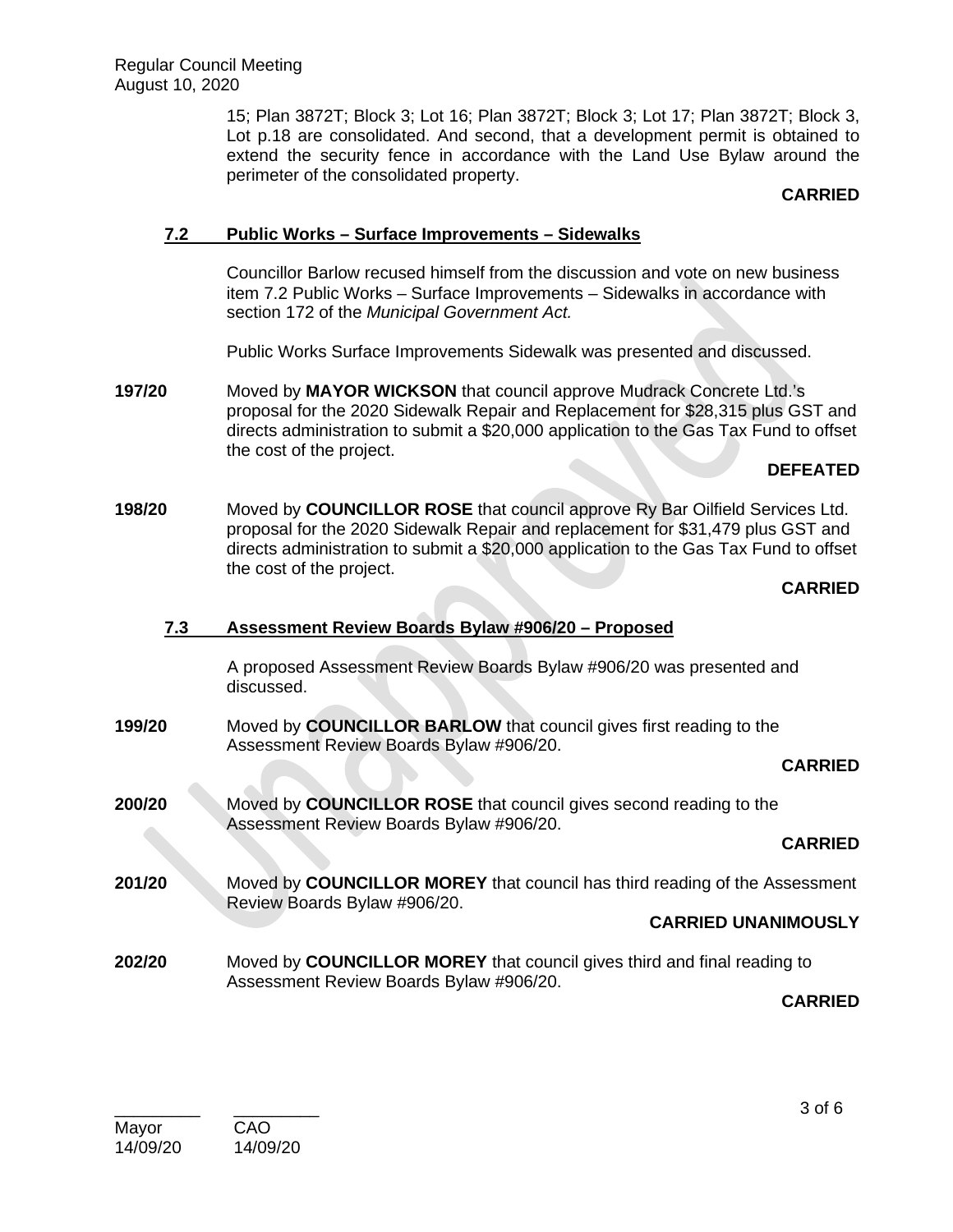# **7.4 Tax Recovery – 413 – 2nd Avenue, Bassano**

Recovery of  $413 - 2<sup>nd</sup>$  Avenue, Bassano, was presented and discussed.

**203/20** Moved by **COUNCILLOR ROSE** that council directs administration to proceed with a tax forfeiture pursuant to the Municipal Government Act for Plan 3872T; Block 3; W1/2 of Lot 4 (413 –  $2<sup>nd</sup>$  Avenue) whereby the Town takes possession of the property. Upon possession, that administration obtain an environmental proposal to determine abatement requirements in preparation for demolition.

**CARRIED**

## **7.5 2019-2025 Strategic Plan Review**

A review of the Strategic Plan 2019-2025 was discussed.

**204/20** Moved by **COUNCILLOR MOREY** that a special virtual council meeting is held to review the Town's Strategic Plan 2019-2025 on August 24, 2020 at 6:30 p.m. following the Municipal Planning Commission meeting.

**CARRIED**

## **8. BOARD AND COMMITTEE REPORTS**

- **8.1 – 8.6** Written board and committee reports were presented and discussed.
- **205/20** Moved by **COUNCILLOR ROSE** to accept the Board and Committee reports as presented and discussed as attached to and forming parts of these minutes.

**CARRIED**

#### **9. CAO REPORTS**

#### **9.1 Operations Report**

A written CAO report was provided for the period ending August 6, 2020.

#### **Office Hours**

Discussion held regarding the current workload and the impacts the pandemic has had on municipal operations.

**206/20** Moved by **MAYOR WICKSON** that to address impending workloads because of pandemic planning and response that council authorizes the closure of the Town Office two days per week for three months. Updates regarding outputs will continue to be provided to council to monitor the amended office hours. The Town Office will be closed to the public on Tuesday's and Thursday's beginning the week of August 17, 2020. The Town Office will remain staffed five-days per week during this period. **CARRIED**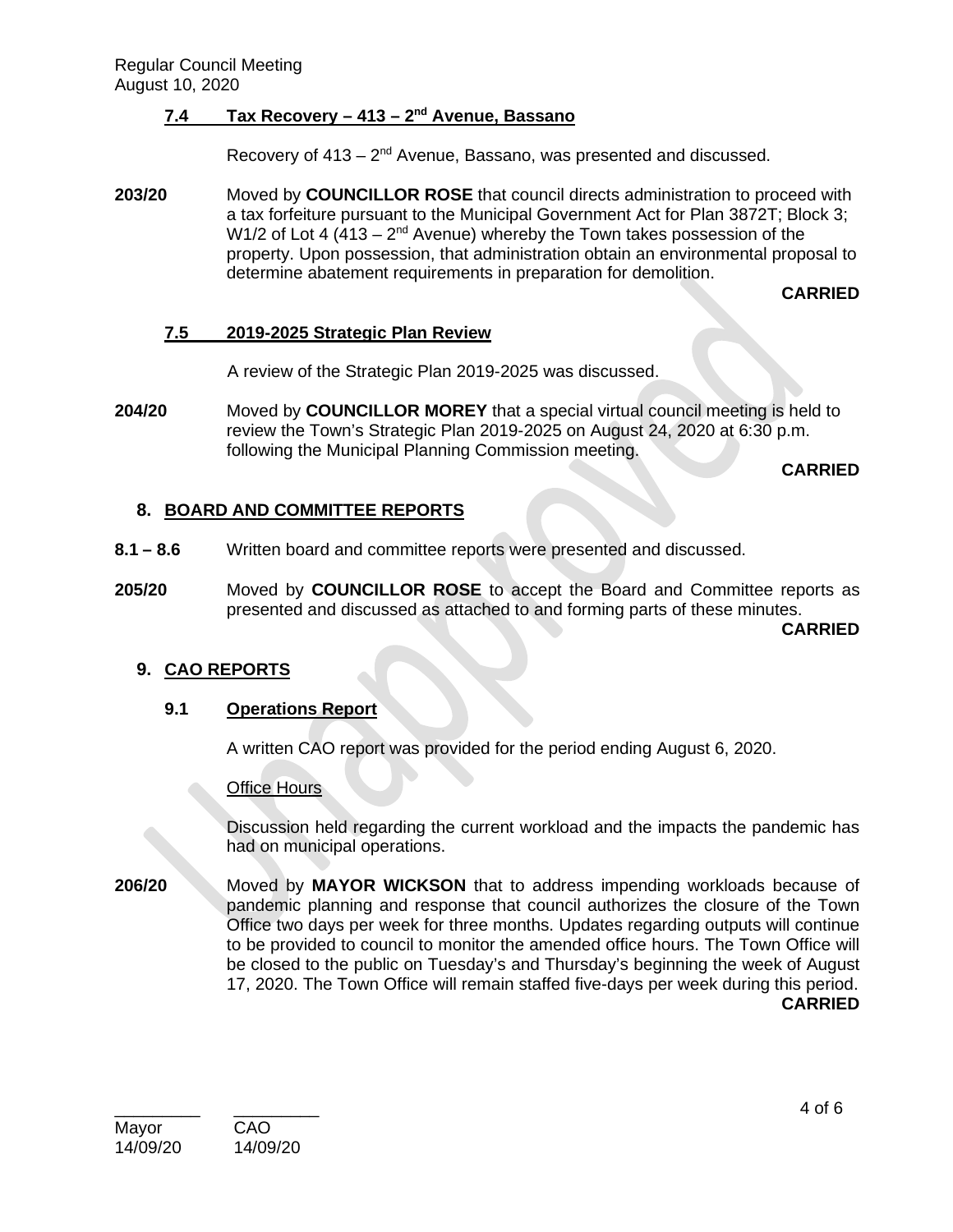### Emergency Management – Council Meeting

Discussion held regarding meeting procedures.

**207/20** Moved by **COUNCILLOR BARLOW** that all council meetings are held virtually until further notice.

#### **CARRIED**

Goal 2 – Task 2 – Unique Project – Tiny Home Pilot Project

New siting options were discussed regarding the FAB Village Square project and public consultation as per motion 174/20.

**208/20** Moved by **MAYOR WICKSON** to directing administration to undertake a public engagement process regarding the new siting options for the FAB Village Square project.

**CARRIED**

## **9.2 Financial Report**

A second quarter financial report was presented.

### **9.3 Financial Statements**

Financial statements for the months ending May 31, 2020 and June 30, 2020 were presented.

#### **9.4 Cheque Listing**

A cheque listing for the month ending June 30, 2020 was presented.

## **9.5 FCSS Director Report**

A FCSS Director Report for the period ending July 31, 2020 was presented.

## **9.6 CPO Report**

A CPO report for the month ending July 30, 2020 was presented.

**209/20** Moved by **COUNCILLOR ROSE** that the CAO report for the period ending August 6, 2020 is approved as presented and discussed as attached to and forming parts of these minutes.

**CARRIED**

## **10. CORRESPONDENCE**

- **10.1** A letter of support for the Southern Alberta Energy to Waste Project was presented.
- **210/20** Moved by **COUNCILLOR MOREY** to accept the correspondence and to file the item as information.

**CARRIED**